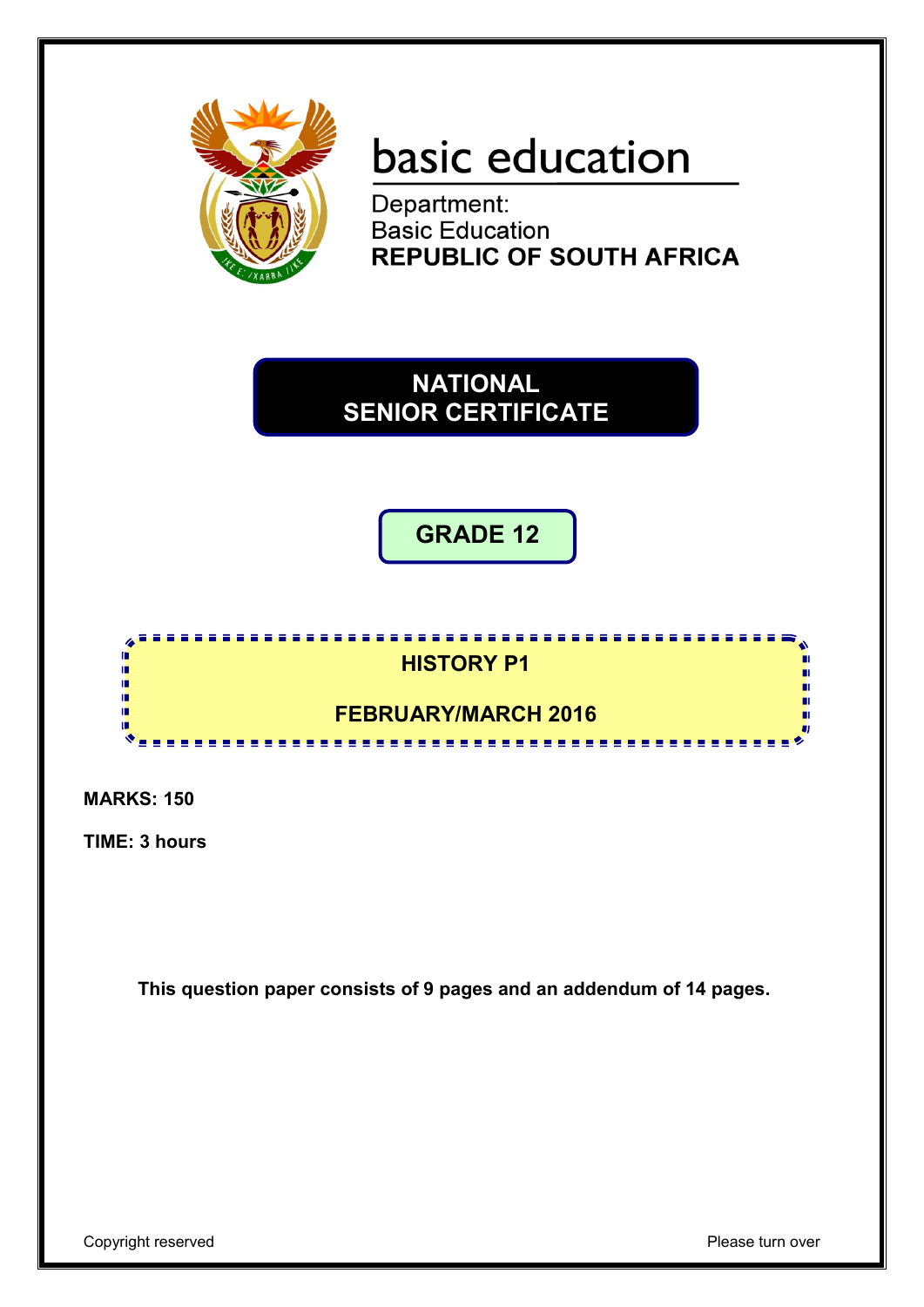#### **INSTRUCTIONS AND INFORMATION**

1. This question paper consists of SECTION A and SECTION B based on the prescribed content framework in the CAPS document.

#### **SECTION A: SOURCE-BASED QUESTIONS**

- QUESTION 1: THE COLD WAR: THE ORIGINS OF THE COLD WAR
- QUESTION 2: INDEPENDENT AFRICA: CASE STUDY ANGOLA

QUESTION 3: CIVIL SOCIETY PROTESTS FROM THE 1950s TO THE 1970s: CIVIL RIGHTS MOVEMENT

#### **SECTION B: ESSAY QUESTIONS**

- QUESTION 4: EXTENSION OF THE COLD WAR: CASE STUDY VIETNAM
- QUESTION 5: INDEPENDENT AFRICA: COMPARATIVE CASE STUDY THE CONGO AND TANZANIA

QUESTION 6: CIVIL SOCIETY PROTESTS FROM THE 1950s TO THE 1970s: BLACK POWER MOVEMENT

- $\mathcal{P}$ SECTION A consists of THREE source-based questions. Source material that is required to answer these questions can be found in the ADDENDUM.
- 3. SECTION B consists of THREE essay questions.
- 4. Answer THREE questions as follows:
	- 4.1 At least ONE must be a source-based question and at least ONE must be an essay question.
	- 4.2 The THIRD question can be either a source-based question or an essay question.
- 5. You are advised to spend at least ONE hour per question.
- 6. When answering questions you should apply your knowledge, skills and insight.
- 7. You will be disadvantaged by merely rewriting the sources as answers.
- 8. Number the answers correctly according to the numbering system used in this question paper.
- 9. Write clearly and legibly.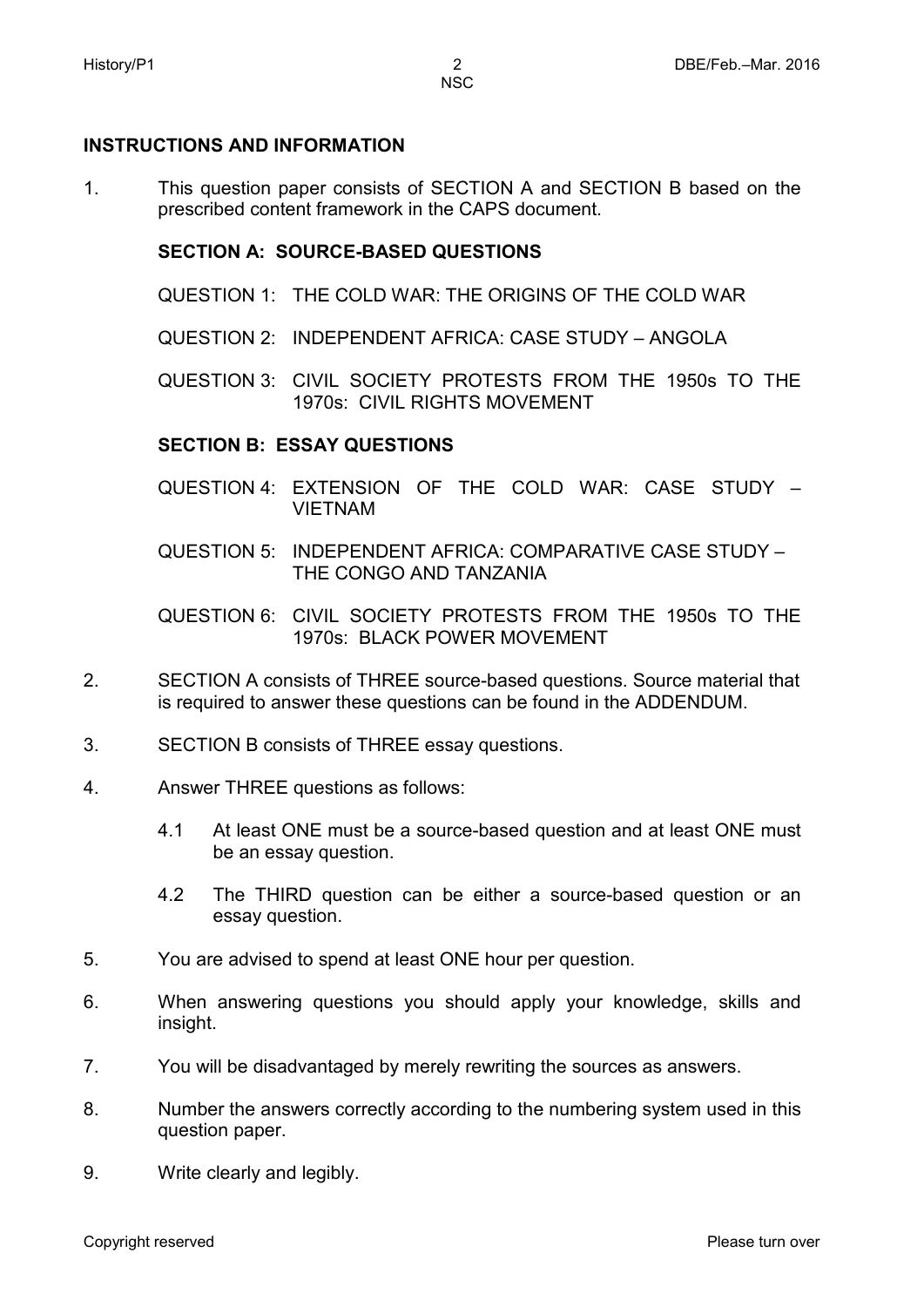## **SECTION A: SOURCE-BASED QUESTIONS**

Answer at least ONE question, but not more than TWO questions, in this section. Source material that is required to answer these questions can be found in the ADDENDUM.

#### **QUESTION 1: WHY DID THE GERMAN DEMOCRATIC REPUBLIC DECIDE TO BUILD THE BERLIN WALL IN 1961?**

Study Sources 1A, 1B, 1C and 1D and answer the questions that follow.

- 1.1 Use Source 1A.
	- 1.1.1 List FOUR events, according to the information in the source, which East Germany regarded as acts of aggression by West Germany.  $(4 \times 1)$ (4)
	- 1.1.2 Identify the TWO opposing military alliances that are mentioned in the source.  $(2 \times 1)$ (2)
	- 1.1.3 Explain why the East German government believed it was necessary to build the Berlin Wall in 1961. (2 x 2) (4)
	- 1.1.4 Comment on whether you would regard the information in this source as reliable in the context of the German Democratic Republic's decision to build the Berlin Wall in 1961. (2 x 2) (4)
- 1.2 Refer to Source 1B.
	- 1.2.1 Select TWO words from the source that best describe the economy of West Germany in 1961.  $(2 \times 1)$ (2)
	- 1.2.2 Define the term *capitalism* in the context of the evidence in the source.  $(1 \times 2)$ (2)
	- 1.2.3 Why do you think the United States of America had 'poured \$600 million into West Berlin'? Support your answer with relevant evidence. (2 x 2) (4)
	- 1.2.4 Explain why three million people decided to escape to West Germany from 1949 onwards. (2 x 2) (4)
	- 1.2.5 Give TWO reasons why West Berlin was considered strategically important to the United States of America. (2 x 1) (2)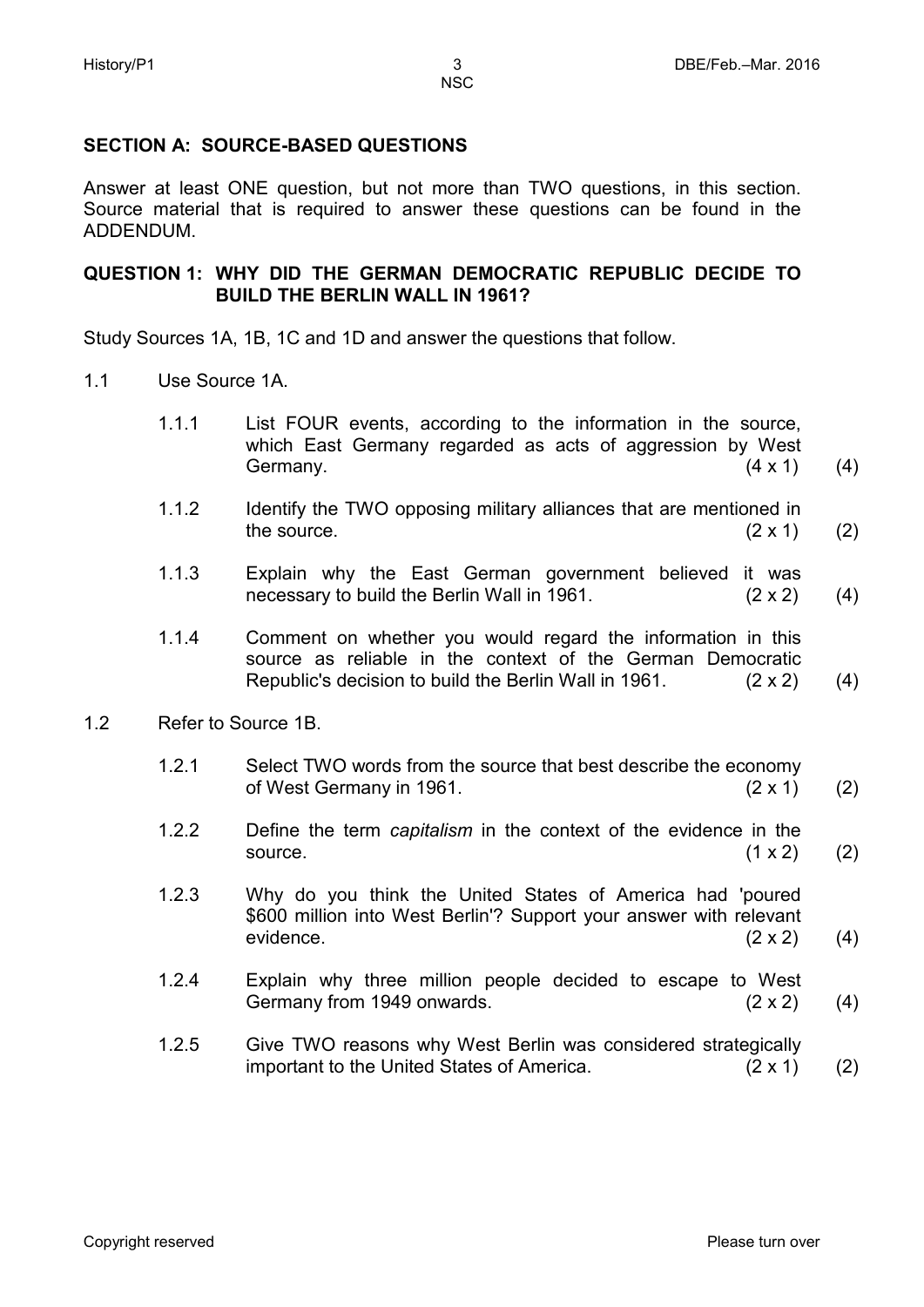- 1.3 Study Source 1C.
	- 1.3.1 With reference to the visual clues in the source, what message does the cartoon convey about life in:
		- (a) West Germany (1 x 2) (2)
		- (b) East Germany (1 x 2) (2)
	- 1.3.2 Explain how the cartoon gives a biased picture of life in both West and East Germany. Support your answer by using the visual clues in the source.  $(2 \times 2)$ (4)
- 1.4 Consult Source 1D.
	- 1.4.1 State any TWO pieces of evidence in the source that suggest that people living in East Germany were dissatisfied with the government's economic policies. (2 x 1) (2)
	- 1.4.2 Explain the steps taken by the East German government to prevent the economic collapse of the country.  $(2 \times 2)$ (4)
- 1.5 Using the information in the relevant sources and your own knowledge, write a paragraph of about EIGHT lines (about 80 words), explaining why the German Democratic Republic decided to build the Berlin Wall in 1961. (8)

**[50]**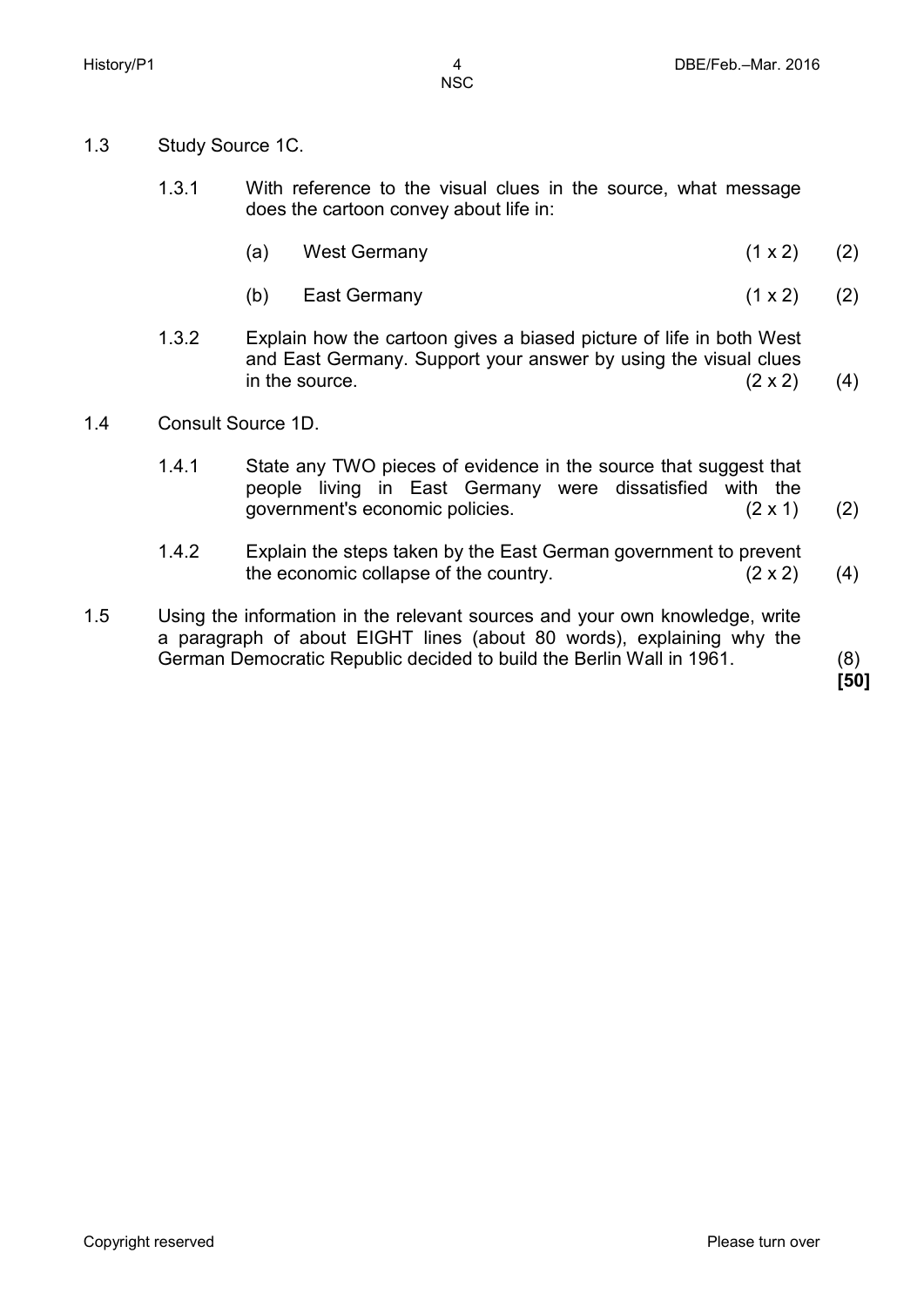**NSC** 

#### **QUESTION 2: WHY DID SOUTH AFRICA AND CUBA BECOME INVOLVED IN THE COLD WAR IN ANGOLA AFTER 1975?**

Study Sources 2A, 2B, 2C and 2D and answer the questions that follow.

- 2.1 Refer to Source 2A.
	- 2.1.1 Name TWO countries that Vorster blamed for South Africa's intervention in Angola. (2 x 1) (2)
	- 2.1.2 Why, according to Vorster, did South Africa become involved in the Cold War in Angola? Give THREE reasons for your answer. (3 x 1) (3)
	- 2.1.3 Comment on how the information given in paragraph 2 about South Africa's involvement in the Cold War in Angola goes against Vorster's statement in paragraph 1. (2 x 2) (4)
	- 2.1.4 Identify TWO African leaders in the source that supported the decision by the South African Defence Force to assist the FNLA and UNITA.  $(2 \times 1)$ (2)
- 2.2 Consult Source 2B.
	- 2.2.1 What messages does the cartoonist convey regarding the nature of foreign intervention in Angola? Use the visual clues in the source to support your answer. (2 x 2) (4)
	- 2.2.2 Explain the limitations of the source to a historian studying the role of foreign intervention in Angola between 1975 and 1976. (2 x 2) (4)
- 2.3 Study Source 2C.
	- 2.3.1 How did South Africa react to the lack of 'open support' from the West and black African allies for its withdrawal from Angola in 1975? (1 x 2) (2)
	- 2.3.2 Explain why Vorster was not prepared to confirm whether America supported South Africa during the Cold War in Angola. (2 x 2) (4)
	- 2.3.3 Select evidence from the source that suggests that the US government supported South Africa's military operation in Angola in 1975. (2 x 1) (2)
	- 2.3.4 Using the information in the source and your own knowledge, explain what De Borchgrave implied by the statement that 'moderate black African presidents had given [...] their blessing for the same operation' in the context of events that occurred in Angola between 1975 and 1976. (2 x 2) (4)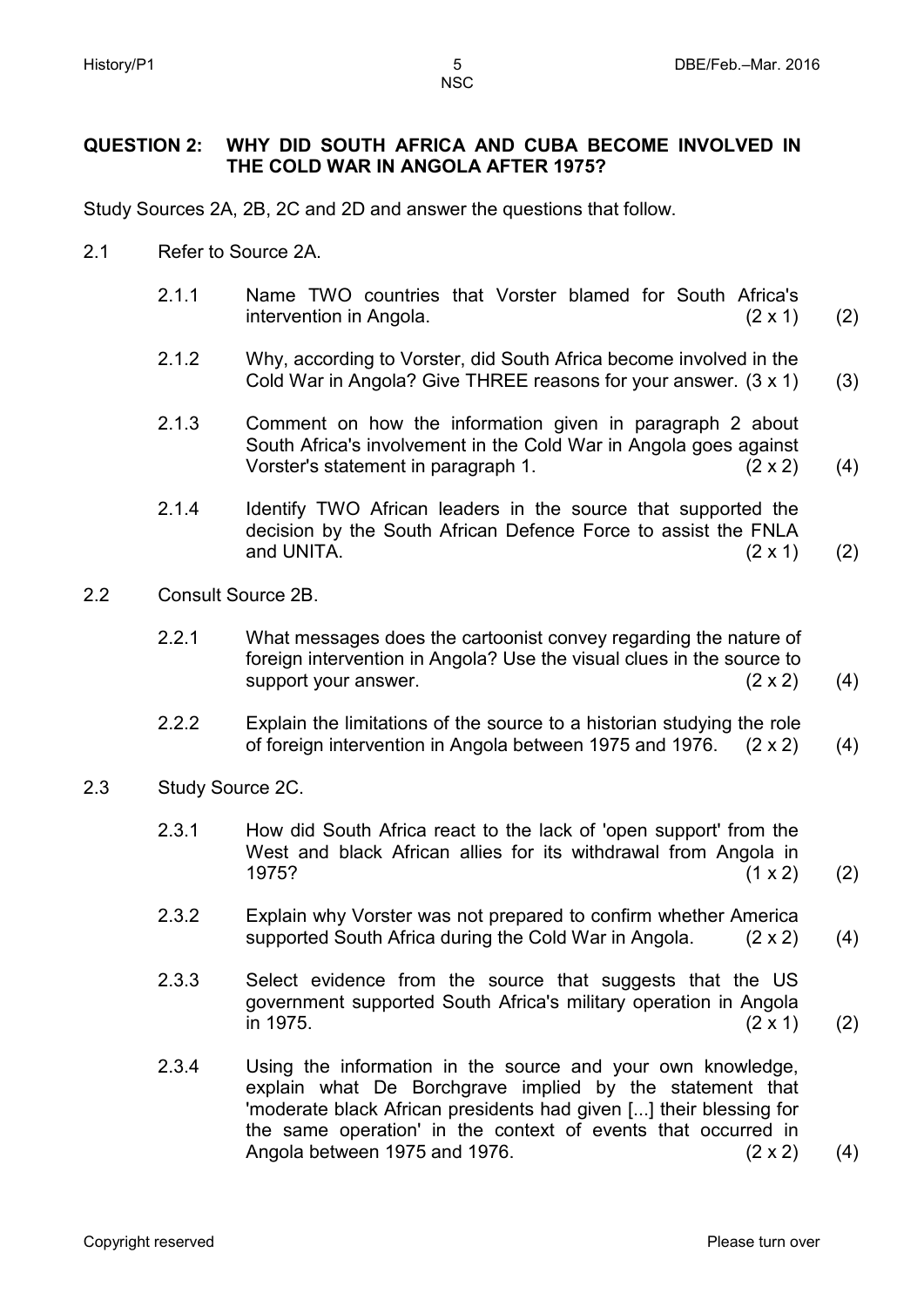- 2.4 Read Source 2D.
	- 2.4.1 Which African country (other than South Africa) sent troops into Angola to fight against the MPLA? (1 x 1) (1)
	- 2.42 Why did Fidel Castro blame the United States of America for instigating (causing) the war in Angola? Support your answer with relevant evidence from the source. (2 x 2) (4)
	- 2.4.3 Explain why you think leaders from Fidel Castro's party felt it was necessary to support the MPLA.  $(2 \times 2)$ (4)
	- 2.4.4 Quote words from the source that Castro used to indicate the following:
		- (a) Support for the Angolan troops (1 x 1) (1)
		- (b) Hostility towards the South African troops (1 x 1) (1)
- 2.5 Using the information in the relevant sources and your own knowledge, write a paragraph of about EIGHT lines (about 80 words), explaining why South Africa and Cuba became involved in the Cold War in Angola after 1975. (8)

**[50]**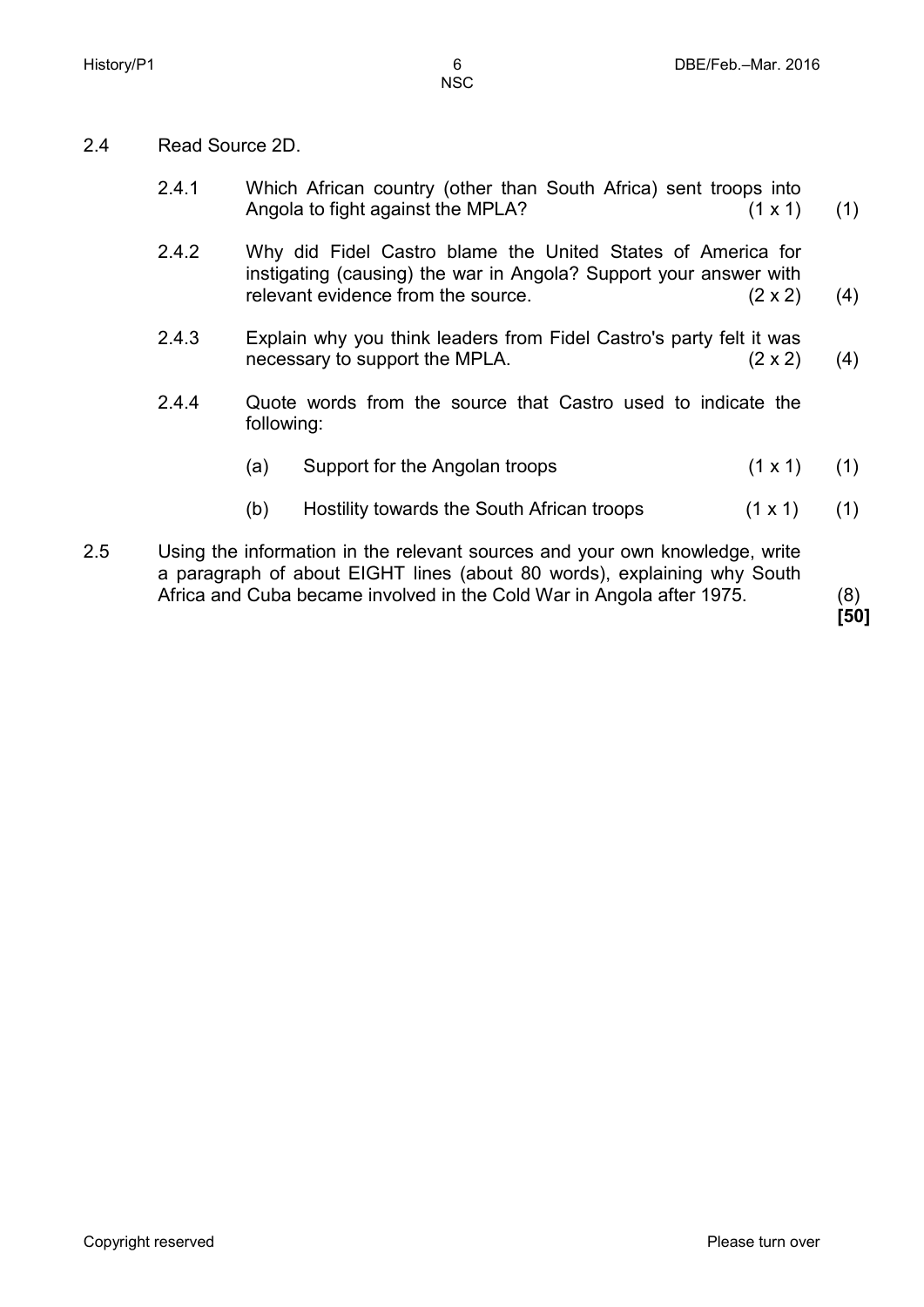#### **QUESTION 3: HOW DID AMERICANS REACT TO THE INTEGRATION OF CENTRAL HIGH SCHOOL IN LITTLE ROCK, ARKANSAS, IN 1957?**

Study Sources 3A, 3B, 3C and 3D and answer the questions that follow.

- 3.1 Read Source 3A.
	- 3.1.1 Explain the term *integration* in the context of the events that occurred at Central High School in 1957. (1 x 2) (2)
	- 3.1.2 How did members of the board at Central High School respond to the ruling of the Federal Court? (1 x 2) (2)
	- 3.1.3 Describe in your own words how Principal Matthews expected the students at Central High School to conduct themselves. (2 x 2) (4)
	- 3.1.4 How, according to the information in the source, did Central High School hope to keep its reputation as one of the leading public high schools in the USA? (1 x 2) (2)
- 3.2 Refer to Source 3B.
	- 3.2.1 Why do you think this photograph was taken? Give TWO reasons for your answer.  $(2 \times 2)$ (4)
	- 3.2.2 Explain what prompted the white American students to march out of Central High School. (1 x 2) (2)
- 3.3 Refer to Sources 3A and 3B. Comment on the ways in which the action taken by white American students in Source 3B contradicts (goes against) the contents of the bulletin in Source 3A.  $(2 \times 2)$  (4)
- 3.4 Study Source 3C.
	- 3.4.1 Quote evidence from the source that suggests that Mrs Helen Conrad supported the integration of Central High School. (1 x 1) (1)
	- 3.4.2 List THREE ways, from the source, in which Robin Woods was different from her classmates. (3 x 1) (3)
	- 3.4.3 In what way was the social code at Central High School violated?  $(1 x 2)$
	- 3.4.4 Using the information in the source and your own knowledge, explain why you would consider this piece of historical evidence useful to a historian doing research on the experiences of the 'Little Rock Nine' at Central High School. (2 x 2) (4)

(2)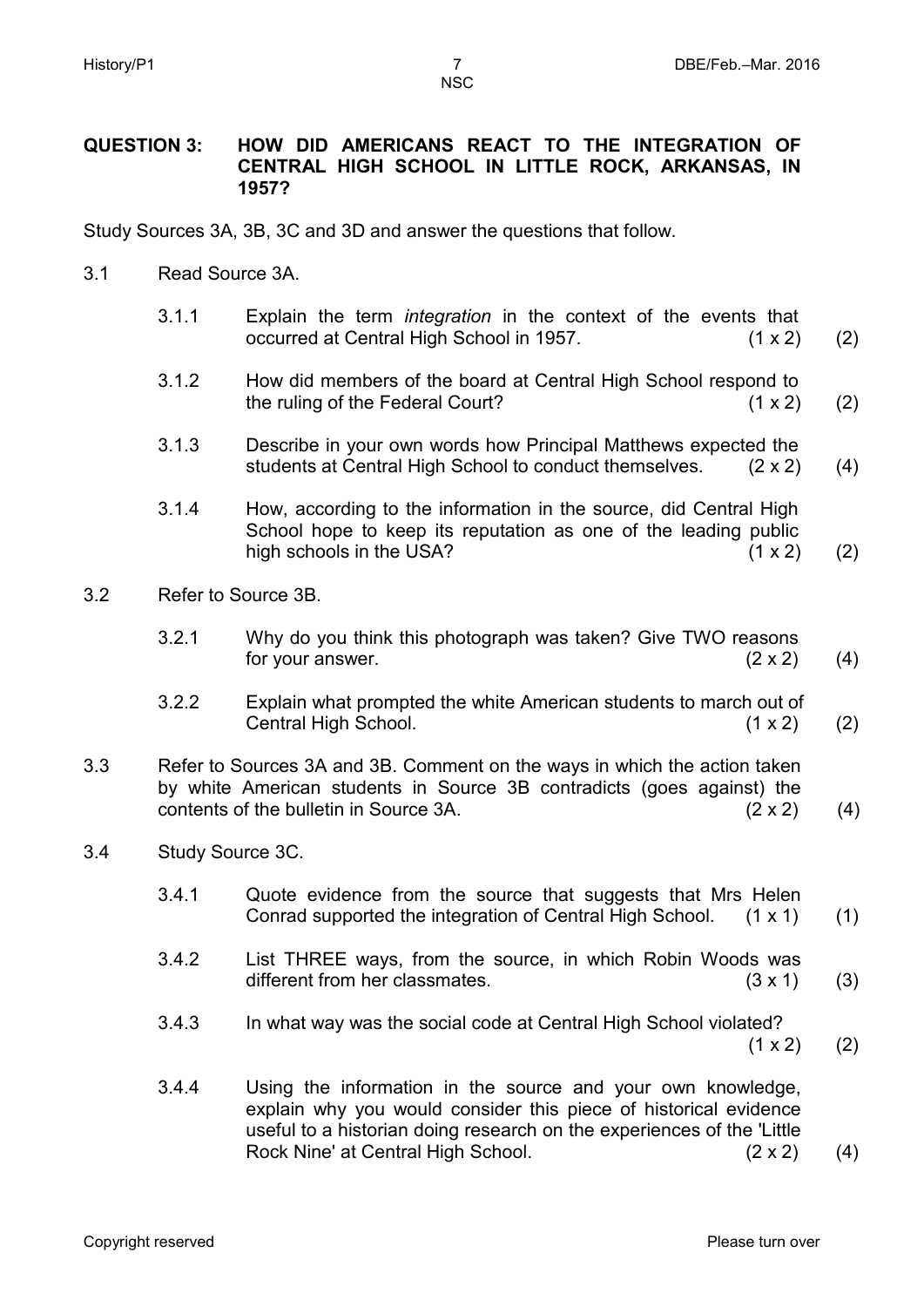- 3.5 Refer to Source 3D.
	- 3.5.1 Why did Ernest Green regard his graduation from Central High School as significant? (2 x 1) (2)
	- 3.5.2 What did Ernest Green imply by the statement that he 'had cracked the wall'?  $(2 \times 2)$ (4)
	- 3.5.3 How did people who attended the graduation ceremony at Central High School respond when Ernest Green received his diploma?
		- $(1 \times 2)$ (2)
	- 3.5.4 Explain, in your own words, Ernest Green's attitude after he received his diploma. (2 x 2) (4)
- 3.6 Using the information in the relevant sources and your own knowledge, write a paragraph of about EIGHT lines (about 80 words), explaining how Americans reacted to the integration of Central High School in Little Rock in 1957. (8)

**[50]**